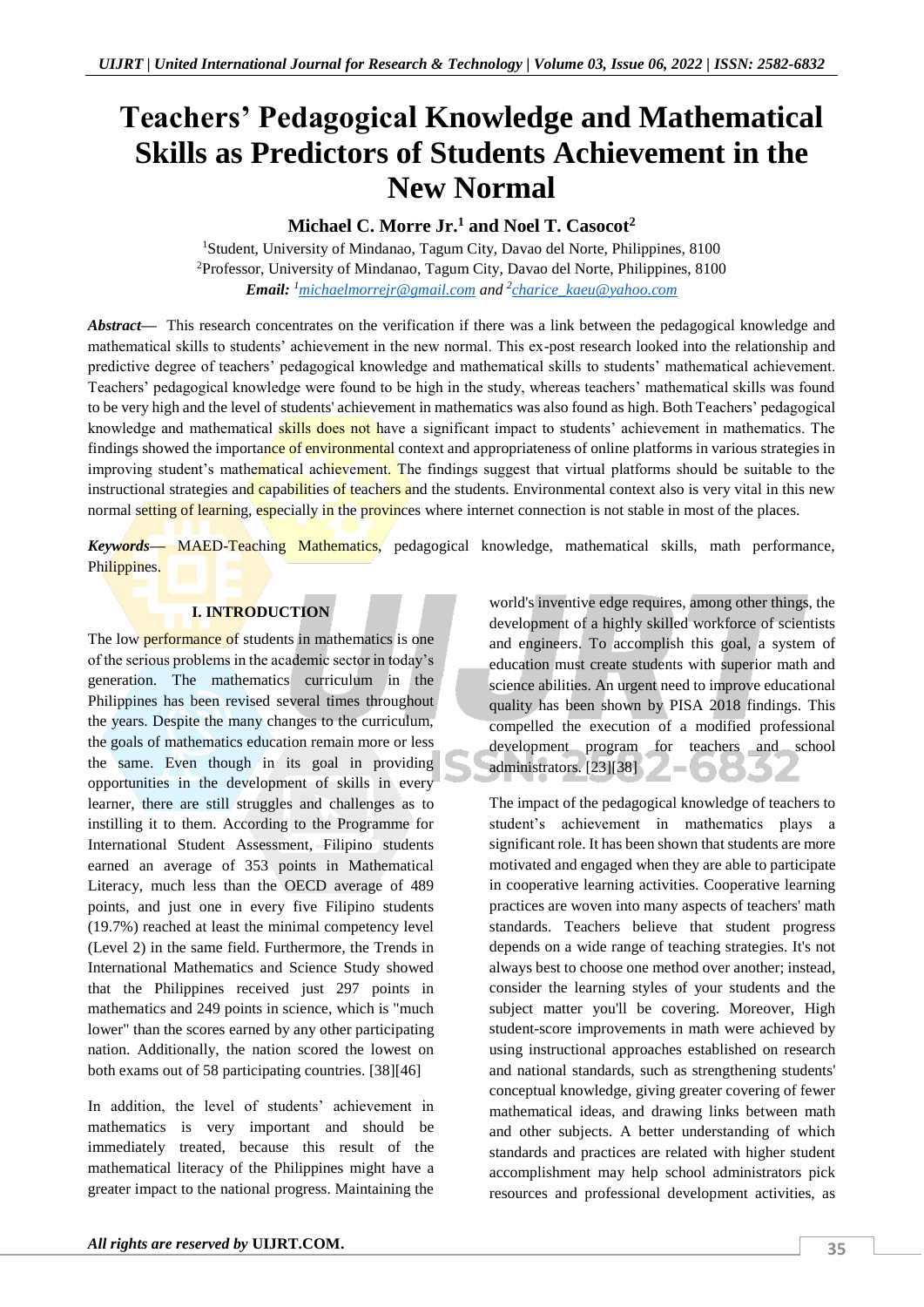well as identify specific improvement areas for instructors with poor student achievement. [1][13]

Furthermore, high teacher effectiveness or mathematical skills has a direct impact on student achievement in mathematics. Numerous studies have shown a link between instructors' mathematical abilities and improved student performance. A low sense of selfefficacy may result in an unwillingness to undertake an activity again following a setback. Moreover, how the teachers view their performance affect how they deliver information to their students which is crucial in enhancing and developing students' performance. In this case, teachers should have high self-efficacy beliefs and little mathematics anxiety, as they are responsible for the early education of students. [7]

Thus, the researcher observed that although there are already studies conducted about the impacts of the pedagogical knowledge of teachers and their mathematical skills to the performance of the students, the researcher wants to conduct the study due to this new normal setting of learning which brings new challenges to teachers especially in instruction in the local environment. Most of the published studies either involved the pedagogical skills of teachers or teacher's mathematical skills as its independent variable. The focus of this study is to address and determine which domain in the teacher's pedagogical knowledge and mathematical skills predicts student's achievement in mathematics. Further study in the student's achievement in mathematics in this new way of learning could include the strength and weaknesses and the training needs of the teachers in adapting to this new way of learning. Math education and learning in the new normal are very difficult and complex. Uncertainties, concerns, and fears will abound. Misconceptions and animosity against the topic or instructor may develop. Therefore, the urgency to conduct the study is needed to help both learners and teachers enhance the curriculum in this new way of learning.

The main objective of this study is to determine which domain in teachers' pedagogical knowledge and mathematical skills significantly predicts achievement of BSEd – Mathematics students in Davao De Oro State College. Additionally, the study will seek to address the following objectives:

- 1. To assess the level of pedagogical knowledge of the mathematics teachers in Davao De Oro State College in terms of:
	- 1.1 Cooperative Learning
	- 1.2 Communication and study skills
	- 1.3 Technology-aided instruction
	- 1.4 Problem-based learning

1.5 Direct instruction

- 2. To assess the level of teachers' mathematical skills in teaching mathematics in Davao De Oro State College in terms of:
	- 2.1 Efficacy for Pedagogy in Mathematics (EPM)
	- 2.2 Efficacy for Teaching Mathematics Content (ETCM)
- 3. To describe the level of students' achievement of BSEd – Mathematics majors in Davao De Oro State College.
- 4. To determine the significant relationship between:
	- 4.1 Teachers' pedagogical knowledge and students' achievement; and
	- 4.2 Teachers' mathematical skills and students' achievement among BSEd – Math majors in Davao De Oro State College.
- 5. To determine which domains of pedagogical knowledge and mathematical skills of mathematics teachers significantly predict the level of achievement of BSED-Mathematics students in Davao De Oro State College.

#### **II. METHODOLOGY**

This research study will use a multiple linear regression quantitative research design to investigate the relationships between the predictor variables of Teachers' Pedagogical Knowledge which will be measured by the TIPS that is designed by Haas [22], Teachers' Mathematical Skills which will be measured by the SETMI that is designed by McGee [32] and the criterion variable of students' achievement as measured by the mathematics grades of students in state colleges of Davao De Oro. Е ООЗИ

The quantitative technique was adopted for this study because it was necessary to measure numeric factors in order to determine if teachers' pedagogical knowledge and mathematical skills are predictive of student mathematical achievement in this new normal environment. Correlational design was adopted because it enabled the examination of relationships between variables without manipulating them and the evaluation of predictor variables' predictive value on a criterion variable. A correlative approach was justified in this study because the objective was to ascertain the complex relationship between variables and to ascertain the existence of a relationship between the predictor variables (teachers' pedagogical knowledge and teachers' mathematical skills) and the criterion variable (mathematics achievement). Additionally, a correlative technique allowed for the identification of the predictor variable's relationship to the criteria variable, as well as its effect on the criterion variable.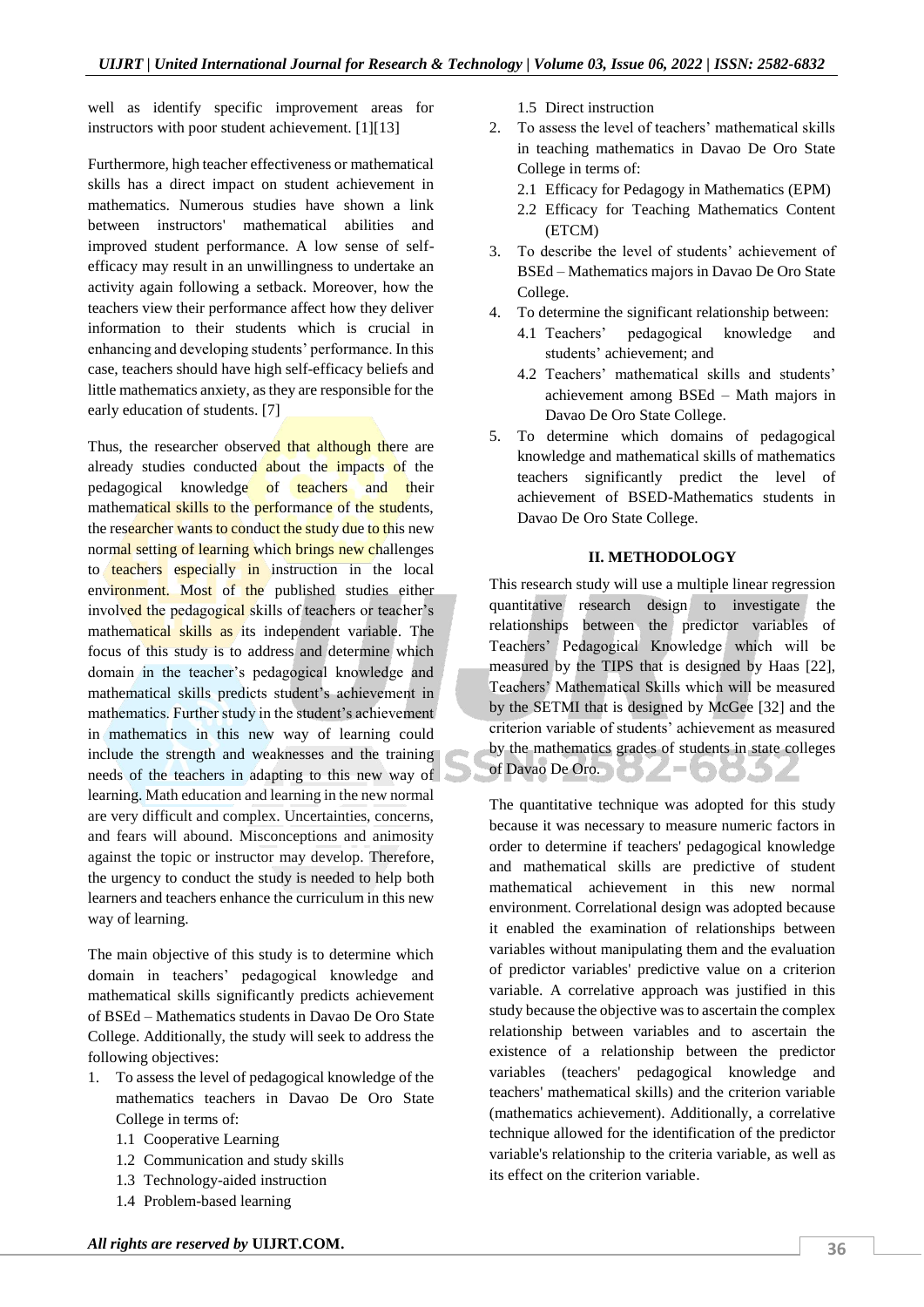The sampling technique that was used in the study is stratified random sampling since Davao De Oro State College has four campuses and proportional representations will be done on each group in the population. There was a total of 462 populations who were considered as respondents and were students who are enrolled in Bachelor of Secondary Education major in Mathematics. The number of samples per campus were identified through the use of Slovin's Formula.

The respondents are composed of Bachelor of Secondary Major in Mathematics students for the evaluation of their teachers' pedagogical knowledge and mathematical skills and the measurement of learners' achievement will be measured through the average grades in mathematics of BSED – Mathematics students. The participants that will be involved in the conduct of the study will be the Bachelor of Secondary Education Major in Mathematics Students in Davao De Oro State College. On the other side, individuals who are not included in the study's conduct will be those who do not major in mathematics. Other schools in the province of Davao De Oro are not included in the identification of samples in this study because Davao De Oro State College is the only state college in the province. Moreover, participants are allowed to discontinue his or her participation in the study if he or she feels uncomfortable or to what reason/s (not required to provide reason) he/she may have in withdrawing from the study.

#### **III. RESULTS AND ANALYSIS**

#### *Descriptive Analysis on Teachers' Pedagogical Knowledge, Teachers' Mathematical Skills, and Students' Achievement*

The teachers' pedagogical knowledge with a mean of 4.17 labeled as high and a 0.59 standard deviation, were presented in Table 1. The high score is likely due to respondents' strong ratings for all indicators in terms of *cooperative learning*, *communication and study skills, technology-aided learning, problem-based learning and direct instruction.* The overall mean score referred to was the result of the following computations of the mean scores from greatest to lowest indications: 4.25 and 0.60 or very high for *communication and study skills*; 4.24 and 0.70 or very high for *technology-aided learning*; 4.16 and 0.66 or high for *problem-based learning*; 4.10 and 0.65 or high for *cooperative learning*; and, 4.09 and 0.71 or high for *direct instruction.*

It was found out that the level of teachers' pedagogical knowledge of the campuses of Davao De Oro State College was high. This is because of the high rating assumed by the respondents in terms of cooperative

learning, communication and study skills, technology aided learning, problem-based learning, and direct instruction, which means that the level of teachers' pedagogical knowledge in new normal setting was much observed. It means that the teachers encouraging students to inquire when they encounter challenges or misconceptions, allow students use calculators for computations, draw mathematical concepts from "reallife" situations, allow students to engage in cooperative problem solving, and ensure that the majority of the problems review previously covered material when assigning practice work.

| <b>Indicator</b>                     | <b>SD</b><br>Mean |      | <b>Descriptive</b><br>Equivalent |
|--------------------------------------|-------------------|------|----------------------------------|
| Cooperative<br>Learning              | 4.10              | 0.65 | High                             |
| Communication<br>and Study Skills    | 4.25              | 0.60 | Very High                        |
| Technology-<br><b>Aided Learning</b> | 4.24              | 0.70 | Very High                        |
| Problem-Based<br>Learning            | 4.16              | 0.66 | High                             |
| Direct.<br>Instruction               | 4.09              | 0.71 | High                             |
| Overall                              | 4.17              | 0.59 | High                             |

*Table 1. Level of Teachers' Pedagogical Knowledge*

The teachers' mathematical skills with a mean of 4.22 labeled as very high and 0.64 standard deviation, were presented in Table 2. The high score is likely due to respondents' strong ratings for all indicators in terms of *efficacy for pedagogy in mathematics,* and *efficacy for teaching mathematics content.* The overall mean score referred to was the result of the following computations of the mean scores from greatest to lowest indications: 4.22 and 0.68 or very high for *efficacy for pedagogy in mathematics;* 4.22 and 0.64 or very high for *efficacy for teaching mathematics content.*

It was found out that the level of teachers' mathematical skills in Davao De Oro State College campuses was very high. This is because of the high rating assumed by the respondents in terms of the efficacy for pedagogy in mathematics and efficacy for teaching mathematics content, which means that the level of teachers' mathematical skills was very much observed. It means that the teachers are very well in helping students give value in learning mathematics and well enough in teaching students to explain the goals of the teaching of mathematics.

*Table 2. Level of Teachers' Mathematical Skills*

| <b>Indicator</b> | Mean | SD | <b>Descriptive</b> |
|------------------|------|----|--------------------|
|                  |      |    | <b>Equivalent</b>  |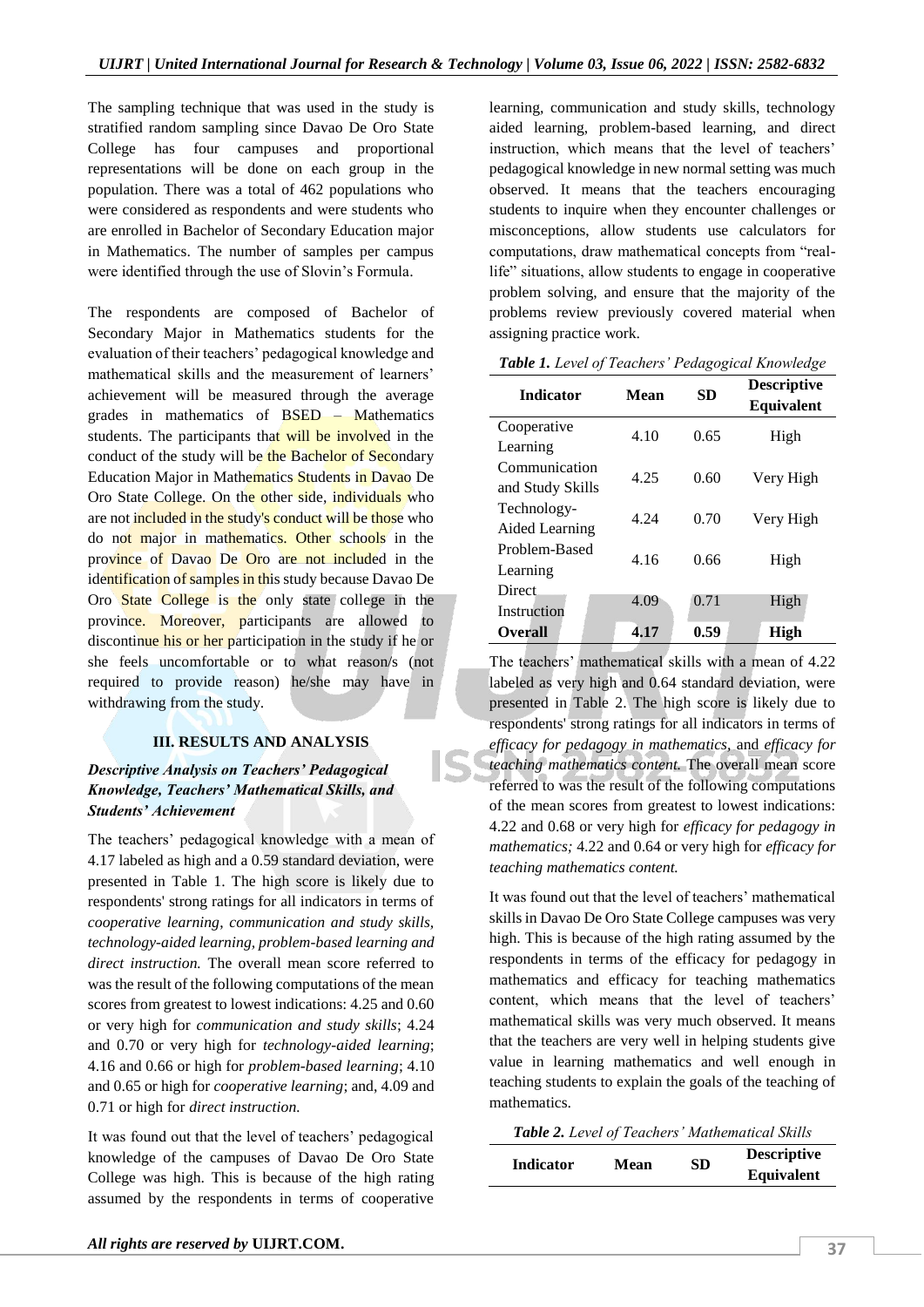| Efficacy for       |      |      |           |
|--------------------|------|------|-----------|
| Pedagogy in        | 4.22 | 0.68 | Very High |
| <b>Mathematics</b> |      |      |           |
| Efficacy for       |      |      |           |
| Teaching           |      |      |           |
| <b>Mathematics</b> | 4.22 | 0.64 | Very High |
| Content            |      |      |           |
| Overall            | 4.22 | 0.64 | Very High |

The students' achievement is defined as the average grade of the students in mathematics subject. The grades mentioned was the performance of the students for a semester. The mean score or the average grade, the standard deviation and the description for the dependent variable were presented in Table 3. The high mean score for the level of students' achievement can be attributed to the high performance of students to the subject.

*Table 3. Level of Students' Achievement*

| <b>Indicator</b>   | Range | <b>Mean</b> | <b>SD</b> | <b>Descriptive</b><br><b>Equivalent</b> |
|--------------------|-------|-------------|-----------|-----------------------------------------|
| Average            | 85.00 |             |           |                                         |
| Grade in           | to    | 89.91       | 2.78      | High                                    |
| <b>Mathematics</b> | 96.00 |             |           |                                         |

The table above reveal that the level of students' achievement specifically in mathematics was described as high. It also tells that the overall mean was 89.91 which is the result of the average grade of students in mathematics and it means that the students' performance in mathematics was above average. The table also included the standard deviation which 2.78 that indicates high dispersion of data. It means that there is a great difference between the highest and the lowest grade of students in mathematics in relation to the mean score.

#### *Correlation Analysis on Teachers' Pedagogical Knowledge and Students' Achievement*

Table 4 shows the relationship between the indicators for the independent variable, *teachers' pedagogical knowledge* which are the *cooperative learning, communication and study skills, technology aided learning, problem-based learning, and direct instruction* to the *students' achievement in mathematics.* 

The first indicator has a  $0.055^*$  r-value and a  $0.426$  pvalue which tells that there is no significant relationship and a coefficient of determination of 0.003, which shows a negligible correlation. The second indicator has a 0.051\* r-value and a 0.458 p-value which tells that there is no significant relationship and a coefficient of determination of 0.0026, which shows a negligible correlation. The third indicator has a 0.029\* r-value and a 0.671 p-value which tells that there is no significant relationship and a coefficient of determination of 0.0008, which shows a negligible correlation. The fourth indicator has a 0.063\* r-value and a 0.358 p-value which tells that there is no significant relationship and a coefficient of determination of 0.0040, which shows a negligible correlation. For the last indicator, it has a - 0.025\* r-value and a 0.713 p-value which tells that there is no significant relationship and a coefficient of determination of 0.0006, which shows a negligible correlation.

#### *Correlation Analysis on Teachers' Mathematical Skills and Students' Achievement*

Table 5 shows the relationship between the indicators for the independent variable, *teachers' mathematical skills* which are the *efficacy for pedagogy in mathematics* and *efficacy for teaching mathematics content.* The first indicator has a 0.073\* r-value and a 0.284 p-value which tells that there is no significant relationship and a coefficient of determination of 0.0053, which shows a negligible correlation. The second indicator has a 0.032\* r-value and a 0.643 p-value which tells that there is no significant relationship and a coefficient of determination of 0.0010, which shows a negligible correlation.

#### *Correlation Analysis on the Relationship between Teachers' Pedagogical Skills and Teachers' Mathematical Skills to Students' Achievement*

Table 6 shows that the hypothesis that there is no significant relationship between teachers' pedagogical knowledge and teachers' mathematical skills to students' achievement in mathematics is not rejected. This result tells that there is no need to proceed for the identification of significant predictors, since there is no significant relationship existed between the variables.

*Table 4. Significance on the Relationship between Teachers' Pedagogical Knowledge and Students' Achievement*

| <b>Independent Variable (Indicator)</b> | <b>Dependent</b> | r-value  | r-square | p-value | <b>Decision</b>      |
|-----------------------------------------|------------------|----------|----------|---------|----------------------|
|                                         | Variable         |          |          |         |                      |
| <b>Cooperative Learning</b>             | Students'        | $0.055*$ | 0.0030   | 0.426   | $Ho$ is not rejected |
| <b>Communication and Study Skills</b>   | Achievement      | $0.051*$ | 0.0026   | 0.458   | $Ho$ is not rejected |
| <b>Technology Aided Learning</b>        |                  | $0.029*$ | 0.0008   | 0.671   | $Ho$ is not rejected |
| <b>Problem-Based Learning</b>           |                  | $0.063*$ | 0.0040   | 0.358   | $Ho$ is not rejected |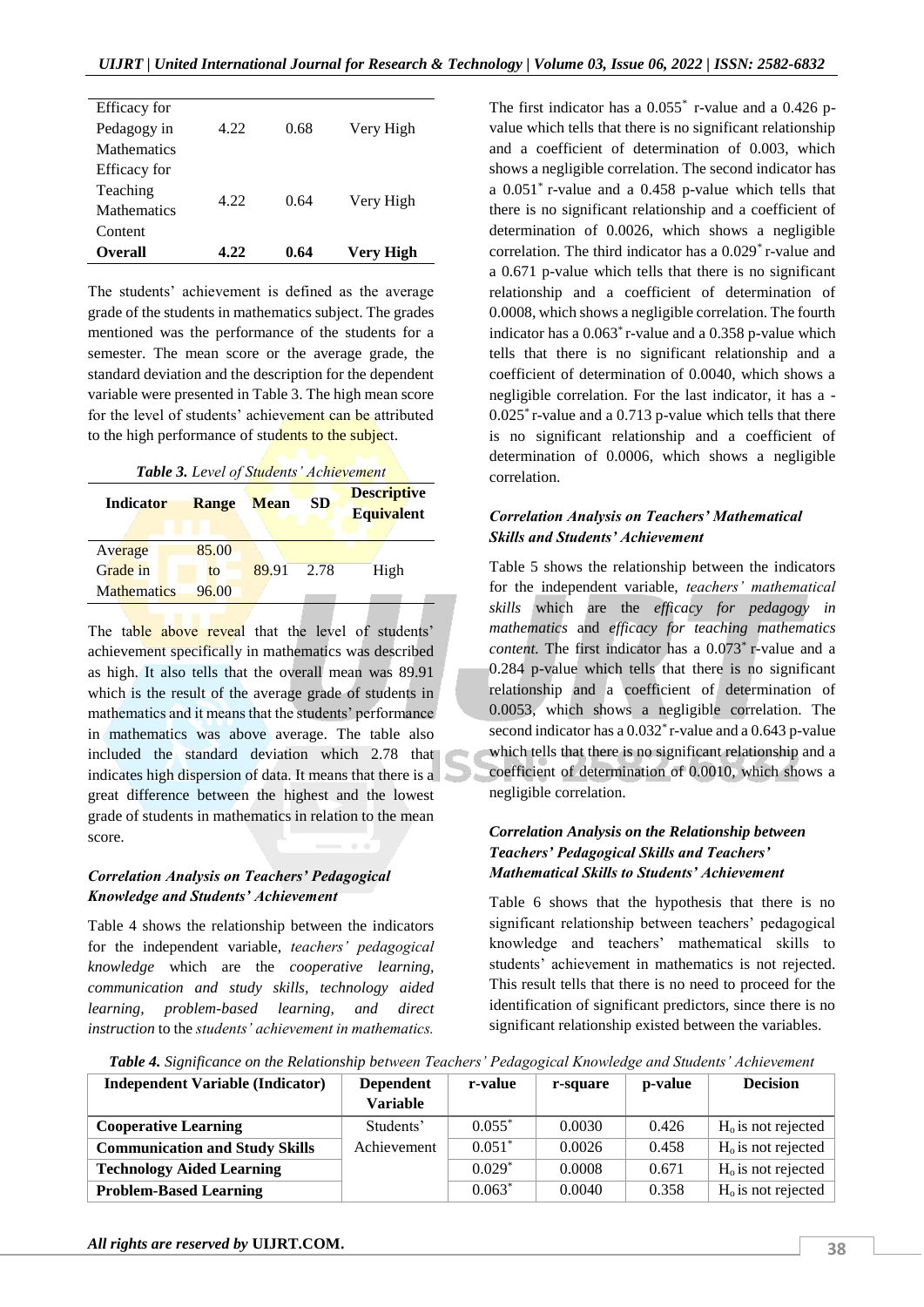| <b>Direct Instruction</b>                                            |  | $\bigcap_{n=1}^{\infty}$ | 0006 | 0.713 | $H0$ is not rejected |
|----------------------------------------------------------------------|--|--------------------------|------|-------|----------------------|
| $\frac{\text{K}}{\text{S}}$ ignificant at 0.05 lavel of significance |  |                          |      |       |                      |

\*Significant at 0.05 level of significance

**Table 5.** *Significance on the Relationship between Teachers' Mathematical Skills and Students' Achievement*

| <b>Independent Variable (Indicator)</b> | <b>Dependent</b> | r-value  | r-square | p-value | <b>Decision</b> |
|-----------------------------------------|------------------|----------|----------|---------|-----------------|
|                                         | Variable         |          |          |         |                 |
| <b>Efficacy for Pedagogy in</b>         | Students'        | $0.073*$ | 0.0053   | 0.284   | $H_0$ is not    |
| <b>Mathematics</b>                      | Achievement      |          |          |         | rejected        |
| <b>Efficacy for Teaching</b>            |                  | $0.032*$ | 0.0010   | 0.643   | $Ho$ is not     |
| <b>Mathematics Content</b>              |                  |          |          |         | rejected        |

\*Significant at 0.05 level of significance

**Table 6.** *Significance on the Relationship between Teachers' Pedagogical Skills and Teachers' Mathematical Skills to Students' Achievement*

| <i>Sungenis Achievement</i>         |                    |          |          |         |             |  |
|-------------------------------------|--------------------|----------|----------|---------|-------------|--|
| Independent Variable                | Dependent Variable | r-value  | r-square | p-value | Decision    |  |
| <b>Teachers' Pedagogical Skills</b> | Students'          | $0.038*$ | 0.0014   | 0.584   | $Ho$ is not |  |
|                                     | Achievement        |          |          |         | rejected    |  |
| <b>Teachers' Mathematical</b>       |                    | $0.055*$ | 0.0030   | 0.423   | $Ho$ is not |  |
| <b>Skills</b>                       |                    |          |          |         | rejected    |  |

## *Regression Analysis on Teachers' Pedagogical Knowledge and Teachers' Mathematical Skills as Predictors of Students' Achievement in Mathematics*

The results of this study showed that there are no significant relationships between the variables, which are the *teachers' pedagogical knowledge* and *teachers' mathematical skills* to *students' achievement*. This leads the researcher to do not proceed to regression analysis since there are no significant relationship among the variables. This is aligned to the assumptions in regression analysis that before we proceed in regression analysis, we should consider the five assumptions, namely; *linear relationship*, *multivariate normality*, *no or little multicollinearity*, *no auto-correlation*, and *homoscedasticity*.

### **IV. CONCLUSION**

Returning to the research aims' outcomes, the researcher concluded that the level of teachers' pedagogical knowledge in new normal was high. While the level of teachers' mathematical skills in new normal was very high. The level of students' achievement in mathematics was high as well the same with the pedagogical knowledge of teachers. For the significant relationship between variables, it was found out that the level of teachers' pedagogical knowledge has an insignificant relationship to the level of students' achievement in mathematics.

Also, the researcher found out that the level of teachers' mathematical skills has an insignificant relationship to students' achievement in mathematics as well.

Additionally, virtual instruction as a mode of instruction is a relatively recent concept. Having said that, instructors might push themselves to investigate successful techniques for promoting and managing small group work. Students need possibilities for social contact through online technologies in order to continue exploring and discussing mathematics in the same way they did during face-to-face training. Although virtual mathematics training may seem to be different from face-to-face instruction, the results and students' mathematical comprehension should be same.

Following a thorough examination of the study's findings and conclusion, the researcher made various recommendations regarding how students might enhance their performance in mathematics.

First, to raise the level of teachers' pedagogical knowledge in this online learning to very high, teachers should be engaged to different professional development that talks about the proper utilization of different instructional practices. Teachers should also consider learning developments that is all about exploring and understanding different virtual platforms in learning, specifically on its appropriateness to different instructional strategies. Moreover, in this new normal setting or new way of learning teachers should consider to ensure that the majority of the problems, review previously covered material when assigning practice work. Since this is because direct instruction got the lowest mean score among other indicators. In addition, school heads should also provide proper assessment to the instructional materials and online platforms that will be used during instruction.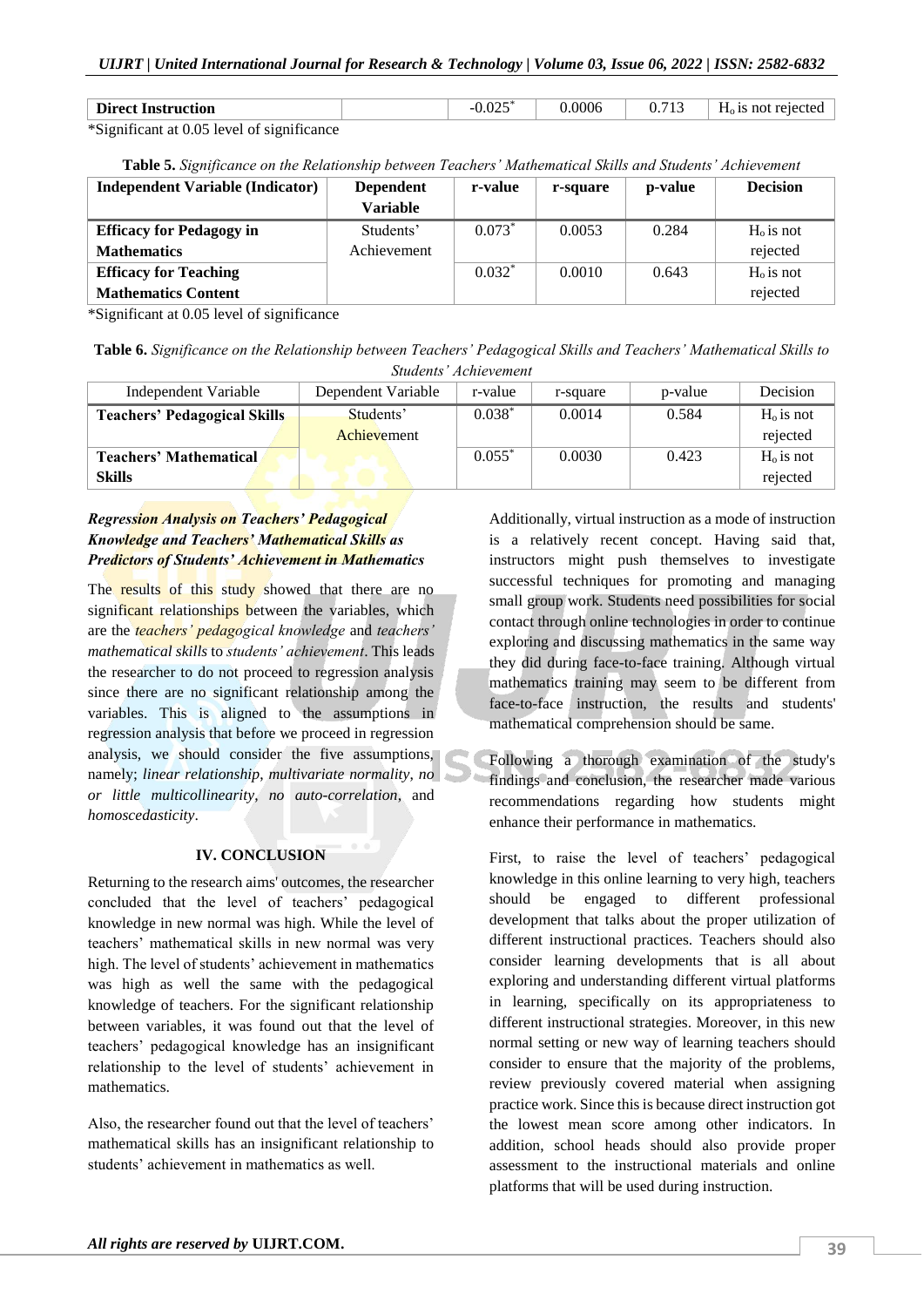Second, to maintain the level teachers' mathematical skills in this online learning which is very high, teachers should engage also their selves to advance concept in mathematics so that they can understand better each principle that will be encountered and also always update their selves to new trends in dealing with students to be more efficient in terms of pedagogy in mathematics. Precisely, to help students give value in learning mathematics. School administrators also can provide activities that allows the teachers to exercise their mathematical skills, like letting the teachers conduct webinars about teachers' mathematical skills specifically in efficacy for pedagogy in mathematics and efficacy for teaching mathematics content.

Third, to raise the level of students' achievement in mathematics in this online learning to very high, teachers should have an information to the different backgrounds of the students not just their previous academic performance. But also, their current economic status which is not limited to the identification if they can access the internet or not. Moreover, teachers should also know what specific environment these students have. With this, teachers can properly decide to what specific strategies he/she may apply in order improve the student's performance in dealing mathematics. The institution should provide also budgetary allocation or look for means in order to have a more reliable internet connection not just for the teachers but also for the students, because no matter how high the pedagogical knowledge and mathematical skills of the teachers if students doesn't have enough learning resources especially in the context of Davao De Oro State College, learning will still be difficult for the students. The very dispersed average grades of students maybe because some of them are not provided or cannot have enough learning references to understand better the topics.

Lastly, the researcher recommended to provide orientations or webinars to the students in terms of utilizing different virtual platforms or tools that are relevant in understanding mathematics in this new way of learning. Furthermore, the researcher recommended to look for other factors that significantly impacts and predicts the achievement of students in mathematics. Also, the researcher appreciates other researches that talks about the reason of insignificance between the variables, specifically knowing the perceptions of students to this new way of learning in different context.

#### **REFERENCES**

[1] Akturk, A.O. & Saka Ozturk, H. (2019). Teachers' TPACK levels and students' self-efficacy as predictors of students' academic achievement.

International Journal of Research in Education and Science (IJRES), 5(1), 283-294. https://bit.ly/3h5J5ds

- [2] Al-Zoubi, S. & Al-Adawi. F. (2019). Effects of instructional activities based on Multiple Intelligences Theory on academic achievement of Omani students with dyscalculia. Journal for the Education of Gifted Young Scientists, 7(1), 1-25. https://bit.ly/3h9X8P7
- [3] Aydogan, A., Erbas, A.K., Alacaci, C., Cakiroglu, E. & Cetinkaya, B. (2017). Evolution of mathematics teachers' pedagogical knowledge when they are teaching through modeling. International Journal of Education in Mathematics, Science and Technology (IJEMST), 5(4), 317-332. https://dx.doi.org/10.18404/ijemst.296552
- [4] Azimigaroosi, S., Zhiean, F., & Farahmand, H. (2015). On the comparison of the effectiveness of direct instruction method and multimedia instruction on students suffering from special learning disorder along with defects in dictation. International Letters of Social and Humanistic Sciences, 62, 8-15. https://bit.ly/3BNDkKP
- [5] Bhandari, P. (2022), Variability | Calculating Range, IQR, Variance, Standard Deviation, Scribbr, 1 (2), https://bit.ly/3Ie9Hoi
- [6] Billingsley, G.M., Thomas, C.N. & Webber, J.A. (2018). Effects of Student Choice of Instructional Method on the Learning Outcomes of Students with Comorbid Learning and Emotional/Behavioral Disabilities. Learning Disability Quarterly. 00(0). 1-14. https://bit.ly/3p9dfAV
- [7] Brown et al., A. B., Westenskow, A., and Moyer-Packenham, P. S. (2011). Elementary preservice teachers: Can they experience mathematics teaching anxiety without having mathematics anxiety? Issues in the Undergraduate Mathematics Preparation for School Teachers, 5, 1–14. https://bit.ly/3hexqsA
- [8] Buchori, A., Setyosari, P., Dasna, I.W., Ulfa, S., Degeng, I.W.S, & Sa'dijah, C. (2017). Effectiveness of Direct Instruction Learning Strategy Assisted by Mobile Augmented Reality and Achievement Motivation on Students Cognitive Learning Results. Asian Social Science. 13 (9). 137-144. https://bit.ly/3M5G9Me
- [9] Cenberci & Yavuz (2018). The Correlation Between the Creative Thinking Tendency of Mathematics Teacher Candidates and Their Attitudes Towards Instructional Technologies and Material Design Lesson, World Journal of Education.  $8$  (3), https://doi.org/10.5430/wje.v8n3p95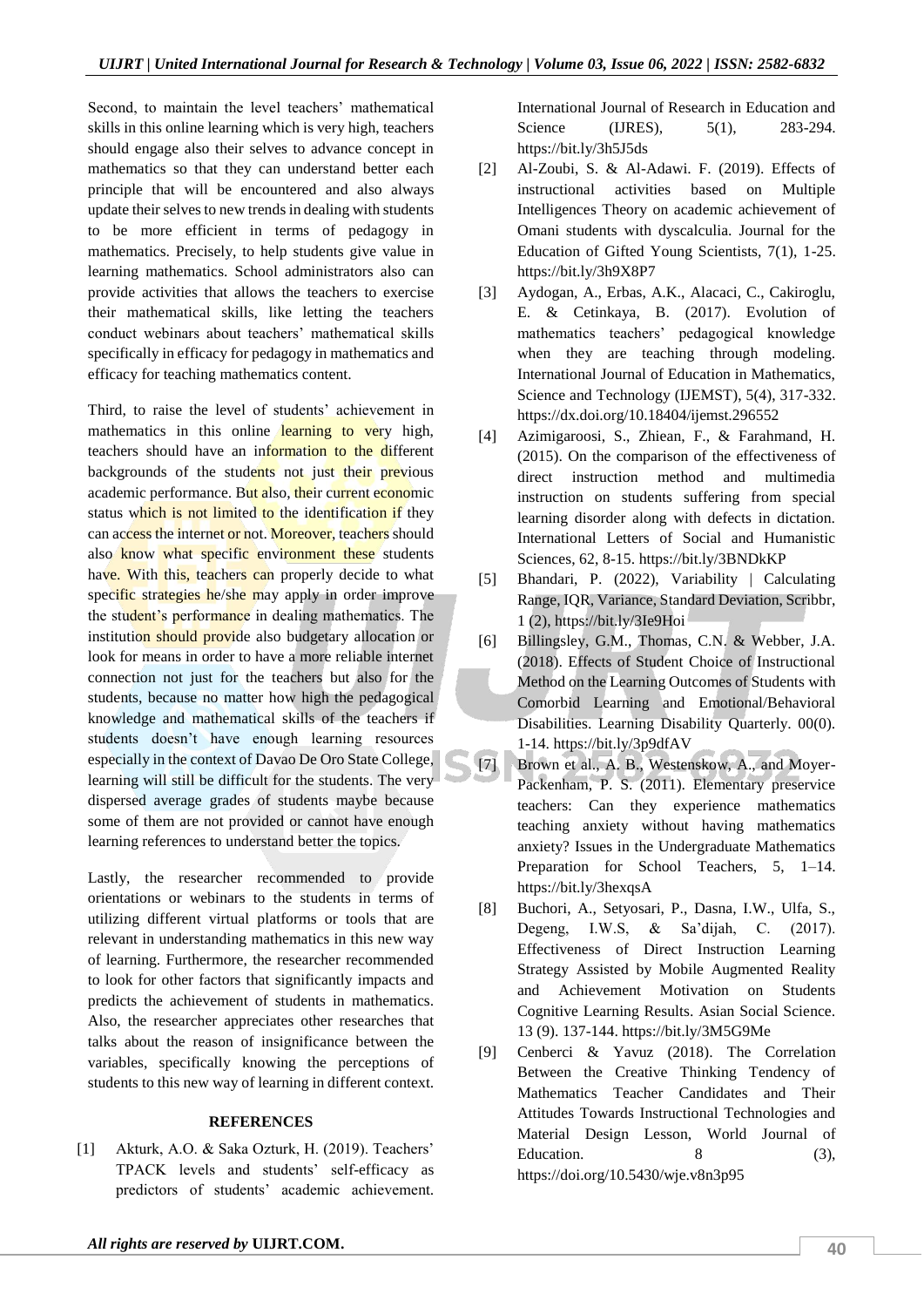- [10] Chonghui, L. (2020) The Star, "Conducive environment a must for learning", retrieved on February 15, 2022 https://bit.ly/35lwfFn
- [11] Crowley, B. (2015), "The Effects of Problem-Based Learning on Mathematics Achievement of Elementary Students Across Time" Masters Theses & Specialist Projects.1446. https://bit.ly/3HdxROC
- [12] Davis, A. (2018). Evidence-based approaches to education: Direct instruction, anyone?. Management in Education. SAGE journals. 32(3). 1-4. https://bit.ly/3IgNhTF
- [13] Day (2016). Teacher Self-Efficacy, Instructional Practices, and Student Achievement in Mathematics: A Correlational Study. ProQuest, 59- 132. https://bit.ly/3oVyB4J
- [14] Day, Kristi Lynn, (2016) "Teacher Self-Efficacy, Instructional Practices, and Student Achievement in Mathematics: A Correlational Study". Education Dissertations and Projects. 162. https://bit.ly/35gHj6y
- [15] Ernest, P. (1989). The impact of beliefs on the teaching of mathematics, Mathematics teaching: The state of the art, (249-254). https://bit.ly/36BrIz9
- [16] Eurasia (2016). Elementary Mathematics Teachers' Perceptions and Lived Experiences on Mathematical Communication. Eurasia Journal of Mathematics, Science & Technology Education, 12(6), 1619-1629. https://doi.org/10.12973/eurasia.2014.1203a
- [17] Firmender, J, Gavin, K, & McCoach, B. (2014). Journal of Advanced Academics, Examining the Relationship Between Teachers' Instructional Practices and Students' Mathematics Achievement.  $25(3)$ .

https://dx.doi.org/10.1177/1932202X14538032

- [18] Gedeborg, S. (2016). Designing social online math activities. The Mathematics Teacher, 110(4). 272- 278. https://bit.ly/3H8FbLf
- [19] Gillies, R. M. (2016). Cooperative Learning: Review of Research and Practice. Australian Journal of Teacher Education, 41(3). http://dx.doi.org/10.14221/ajte.2016v41n3.3
- [20] Gonzalez, T., de la Rubia, M., Hincz, K., Lopez, M.C., .Subirats, L., Fort, S. et al. (2020). Influence of COVID-19 confinement in students' performance in higher education. EdarXiv PrePrints. https://doi.org/ 10.35542/osf.io/9zuac
- [21] Guerriero, S. (2016). Background Report and Project Objectives, Teachers' Pedagogical Knowledge and the Teaching Profession, (4-6). https://bit.ly/35hZEQu
- [22] Haas, M. S. (2002). The influence of teaching methods on student achievement on Virginia's end

of course standards of learning test for algebra I. Doctoral dissertation, Virginia Polytechnic Institute and State University. https://bit.ly/3scDTL6

- [23] Hanusheck, E. A, Peterson, P. E., & Woessmann, L. (2010). U. S. math performance in global perspective: How well does each state do at producing high-achieving students? Harvard's Program on Education Policy and Governance & Education Next, Taubman Center for State and Local Government, and Harvard Kennedy School. https://stanford.io/3sf3ymy
- [24] Ho, T., & Krishna, D. (2016). Risk Factors Associated with First-Year College Dropout. Poster session presented at Virginia Commonwealth University Poster Symposium for Undergraduate Research and Creativity, Richmond, VA. https://bit.ly/3p9dmfV
- [25] Hunt, T & Sari, M (2019) International Journal of Assessment Tools in Education, An English Version of the Mathematics Teaching Anxiety Scale, 6, (3). https://dx.doi.org/10.21449/ijate.615640
- [26] ION (2021). Collaborative or Cooperative Learning. Professional eLearning Programs, University of Illinois Springfield, 1. https://bit.ly/3Jwj1En
- [27] Johnson, D. W., & Johnson, R. T. (1994). Learning together and alone: Cooperative, competitive, and individualistic learning. Boston: Allyn & Bacon. (4). https://bit.ly/3hc6SZ4
- [28] Karali, Y. & Aydemir, H. (2018)., The effect of cooperative learning on the academic achievement and attitude of students in Mathematics class, Educational Research and Reviews, 13(21), 12-722, http://dx.doi.org/10.5897/ERR2018.3636
- [29] Lemov, D. (2010) Teach Like a Champion: 49 Techniques that Put Students on the Path to College. San Francisco: Jossey-Bass. https://bit.ly/3h5QTvM
- [30] Lomibao, L., Luna, C. & Namoco, R. (2016) "The Influence of Mathematical Communication on Students' Mathematics Performance and Anxiety." American Journal of Educational Research,4 (5), 378-382. https://doi.org/10.12691/education-4-5-3.
- [31] Marzano, R. J., Pickering, D. J., & Pollock, J. E. (2001). Classroom instruction that works: Research-based strategies for increasing student achievement. Alexandria, VA: Mid Continent Research for Education and Learning & Association for Supervision and Curriculum Development. https://bit.ly/3JKyy3C
- [32] McGee, J. R. (2012). Developing and validating a new instrument to measure the self-efficacy of elementary mathematics teachers. Doctoral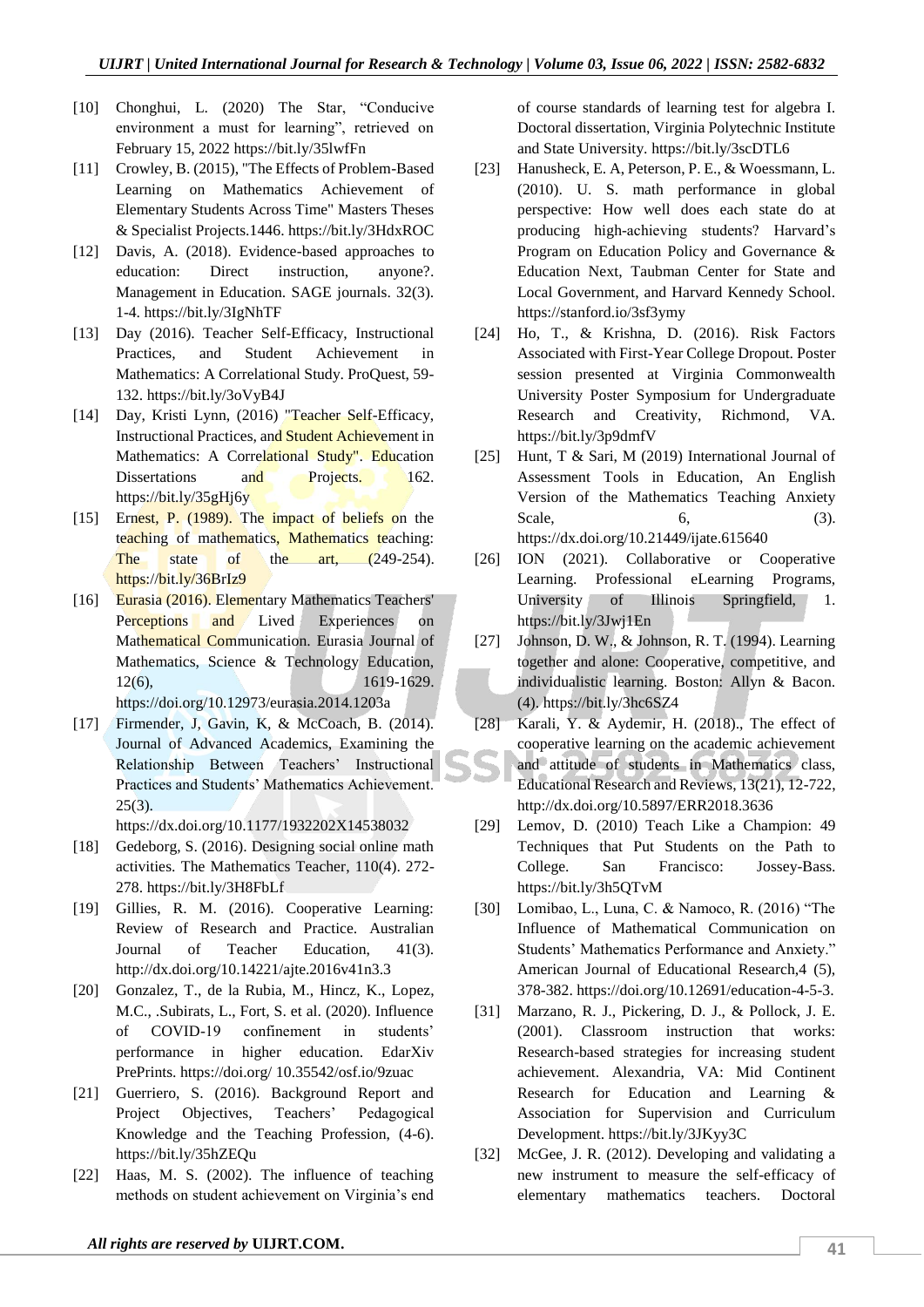dissertation, University of North Carolina at Charlotte. https://bit.ly/3LXOmSn

- [33] McGee, J., & Wang, C. (2014). Validity-supporting evidence of the self-efficacy for teaching mathematics instrument. Journal of Psychoeducational Assessment,32(5), 390-403. https://doi.org/10.1177/0734282913516280
- [34] Merritt, J., Lee, M., Rillero, P., & Kinach, B. M. (2017). Problem-Based Learning in K–8 Mathematics and Science Education: A Literature Review. Interdisciplinary Journal of Problem-Based Learning,  $11(2)$ . https://doi.org/10.7771/1541-5015.1674
- [35] Nyutu, E. N., Cobern, W. W., & Pleasants, B. A. S. (2019). Student engagement indirect instruction, undergraduate microbiology laboratories. Journal of Biological Education, 53(3), 250–264. https://bit.ly/3HcosHa
- [36] Odumosu, M.O & Olisama, O.V (2018) International Journal of Education and Research, teachers' content and pedagogical knowledge on students' achievement in algebra, 6 (3), https://bit.ly/3JImobu
- [37] Pardimin, Arcana, N., & Supriadi, D. (2019). Developing media based on the information and communications technology to improve the effectiveness of the direct instruction method in mathematics learning. Journal for the Education of Gifted Young Scientists, 7(4), 1311-1323. https://dx.doi.org/10.17478/jegys.562636
- [38] PISA (2018) Programme for International Student Assessment, Assessment and Analytical Framework, OECD Publishing, https://doi. org/10.1787/b25efab8-en.
- [39] Ramdani, Y. (2012). "Development of Teaching Instruments and materials to Improve Communication, Reasoning, and Mathematical Connection Skills in Integral Concepts". Journal of Educational Research. 13(1), 47-48. https://bit.ly/3JPtefe
- [40] Serin (2020). International Journal of Social Sciences & Educational Studies. The Impact of Technology-Aided Instruction on Motivation of Geometry Learners. 7 (3), https://doi.org/10.23918/ijsses.v7i3p63
- [41] Serin, H., & Oz, Y. (2017). Technology-integrated mathematics education at the secondary school level. International Journal of Social Sciences & Educational Studies, 3(4), 148-155. https://bit.ly/35kbDNM
- [42] Shim, L. (2020) "The Impact of Direct Instruction at English Learner Instructional Sites Compared to Indirect Instruction at English Learner Support Sites". Dissertations. 43. https://bit.ly/3JPmjD2
- [43] Suson, R. & Ermac, E. (2020). Computer Aided Instruction to Teach concepts in Education. International Journal on Emerging Technologies, 11(3): 47–52. https://bit.ly/3sczS9t
- [44] Suson, R. & Ermac, E. (2020). Computer Aided Instruction to Teach concepts in Education. International Journal on Emerging Technologies, 11(3): 47–52. https://bit.ly/352G0sa
- [45] Swope-Farr, T. (2021), "Examining Virtual Mathematics Instruction: A Comparative Case Study of In-Service Elementary Teachers with Mathematics Anxiety and Mathematics Teaching Self-Efficacy". Theses and Dissertations. 2736. https://dc.uwm.edu/etd/2736
- [46] TIMSS (2019). Trends in International Mathematics and Science Study. International Association for the Evaluation of Educational Achievement (IEA), 60-78. https://bit.ly/3rUT636
- [47] Unlu, M., Ertekin,E., & Dilmac, B. (2017). Predicting relationships between mathematics anxiety, mathematics teaching anxiety, selfefficacy beliefs towards mathematics and mathematics teaching. International Journal of Research in Education and Science, 3(2), 636-645. https://bit.ly/34VsIhb
- [48] Van de Walle, J.A., Karp, K.S. & Bay-Williams J.M. (2010). Elementary and middle school mathematics: Teaching developmentally. Boston: Allyn & Bacon. https://bit.ly/3BJghRm
- [49] Winheller, S., Hattie, J. A., & Brown, G. L. (2013). Factors influencing early adolescents' mathematics achievement: High-quality teaching rather than relationships. Learning Environments Research, 16(1), 49-69. https://bit.ly/3JPkx4Q
- [50] Woolfolk, A. E., Rosoff, B., & Hoy, W. K. (1990). Teachers' sense of efficacy and their beliefs about managing students. Teaching and Teacher Education, 6(2), 137-148. https://doi.org/10.1016/0742-051X(90)90031-Y
- [51] Yaremko, R. M., H. Harrari, R. C. Harrison, & E. Lynn. (1982). Motivational determinants of risktaking behavior. In A theory of achievement motivation, Reference handbook of research and statistical methods in psychology, 11-31. https://bit.ly/3p4O6Y7
- [52] Yew, E. & Goh, K. (2016). Health Professions Education 2, Problem-Based Learning: An Overview of its Process and Impact on Learning, 75–79 http://dx.doi.org/10.1016/j.hpe.2016.01.004
- [53] Yumusak, A., Maras, I., & Sahin, M. (2015). Effects of Computer-Assisted Instruction with Conceptual Change Texts on Removing the Misconceptions of Radioactivity. Journal for the